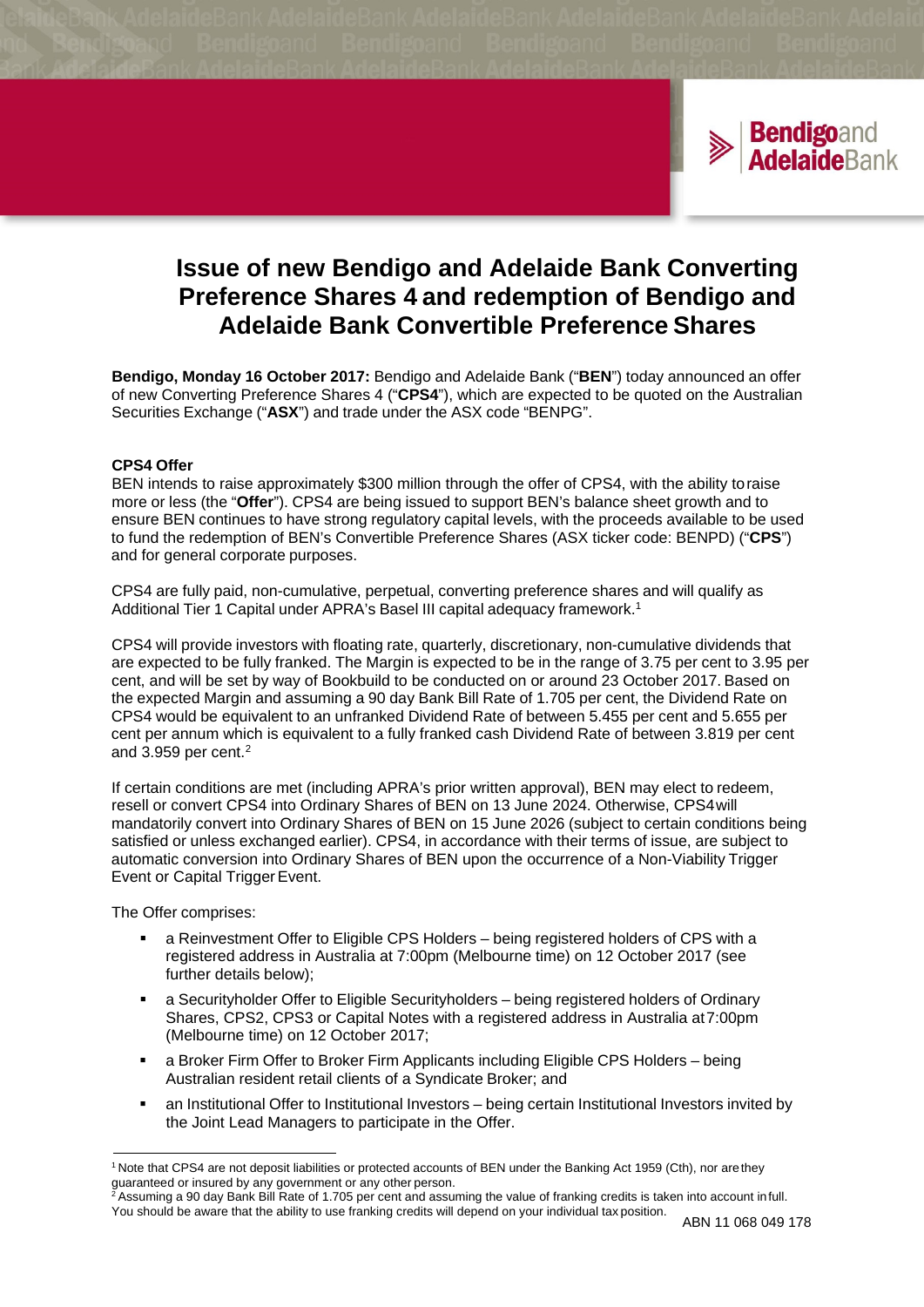

The Reinvestment Offer and Securityholder Offer are expected to close at 5:00pm (Melbourne time) on 1 December 2017.

The Broker Firm Offer for applications in respect of Reinvested CPS is also expected to close at 5:00pm (Melbourne time) on 1 December 2017 and the Broker Firm Offer for all other applications excluding those in respect of Reinvested CPS is expected to close at 10:00am (Melbourne time) on 12 December 2017.

#### **Redemption of CPS and ReinvestmentOffer**

BEN today issued a CPS Exchange Notice to redeem the CPS for \$100 per CPS on the upcoming CPS Optional Exchange Date, being 13 December 2017.

Eligible CPS Holders will have the opportunity to participate in the Offer by electing to have some or all of their CPS redemption proceeds (i.e. \$100 per CPS) applied to the Application Payment for CPS4. Under the Reinvestment Offer, Eligible CPS Holders will not be required to make aseparate Application Payment to the extent that their CPS redemption proceeds will be reinvested directly in CPS4. Eligible CPS Holders who participate in the Reinvestment Offer are guaranteed an Allocation of one CPS4 for every one CPS they reinvest. Eligible CPS Holders will also have the opportunity to apply for additional CPS4 and a separate Application Payment would have to be made for those additional CPS4.

All holders of CPS as at the CPS Dividend record date of 28 November 2017 (including Eligible CPS holders who elect to participate in the Reinvestment Offer) are expected to receive a final fully franked CPS Dividend of \$2.4041 for each CPS on 13 December 2017.

Participation in the Reinvestment Offer is voluntary and BEN intends that all outstanding CPS which have not been reinvested in CPS4 will be redeemed by BEN on 13 December 2017 in accordance with the CPS Exchange Notice.

Full details of the Offer including the Reinvestment Offer are set out in the prospectus lodged with the Australian Securities and Investments Commission and ASX today ("**Prospectus**"). A replacement Prospectus, containing the final Margin will be made available when the Offer opens, expected to be on 24 October 2017. Investors should read and consider the Prospectus in full and obtainprofessional advice before deciding whether to acquire CPS4 or participate in the Reinvestment Offer. Applications for CPS4 under the Offer can only be made by completing the Application Form that will be in, or will accompany, the Prospectus. This announcement is not financial product advice and has not taken into account your objectives, financial situation or needs.

#### **Investor information**

Investors may request a copy of the Prospectus by calling the CPS4 Information Line on 1300 032 762 (within Australia) or +61 2 8023 5417 (International) between 8.15am and 5.30pm (Melbourne time), on Monday to Friday or by visitin[gwww.BendigoCPS4offer.com.au.](http://www.bendigocps4offer.com.au/)

Westpac Institutional Bank is the Arranger and Joint Lead Manager to the Offer. National Australia Bank Limited and J.P. Morgan Australia Limited have also been appointed as Joint Lead Managers to the Offer. JBWere Limited and Ord Minnett have been appointed as co-managers to the Offer.

Capitalised terms in this announcement have the meaning given to them in the Prospectus.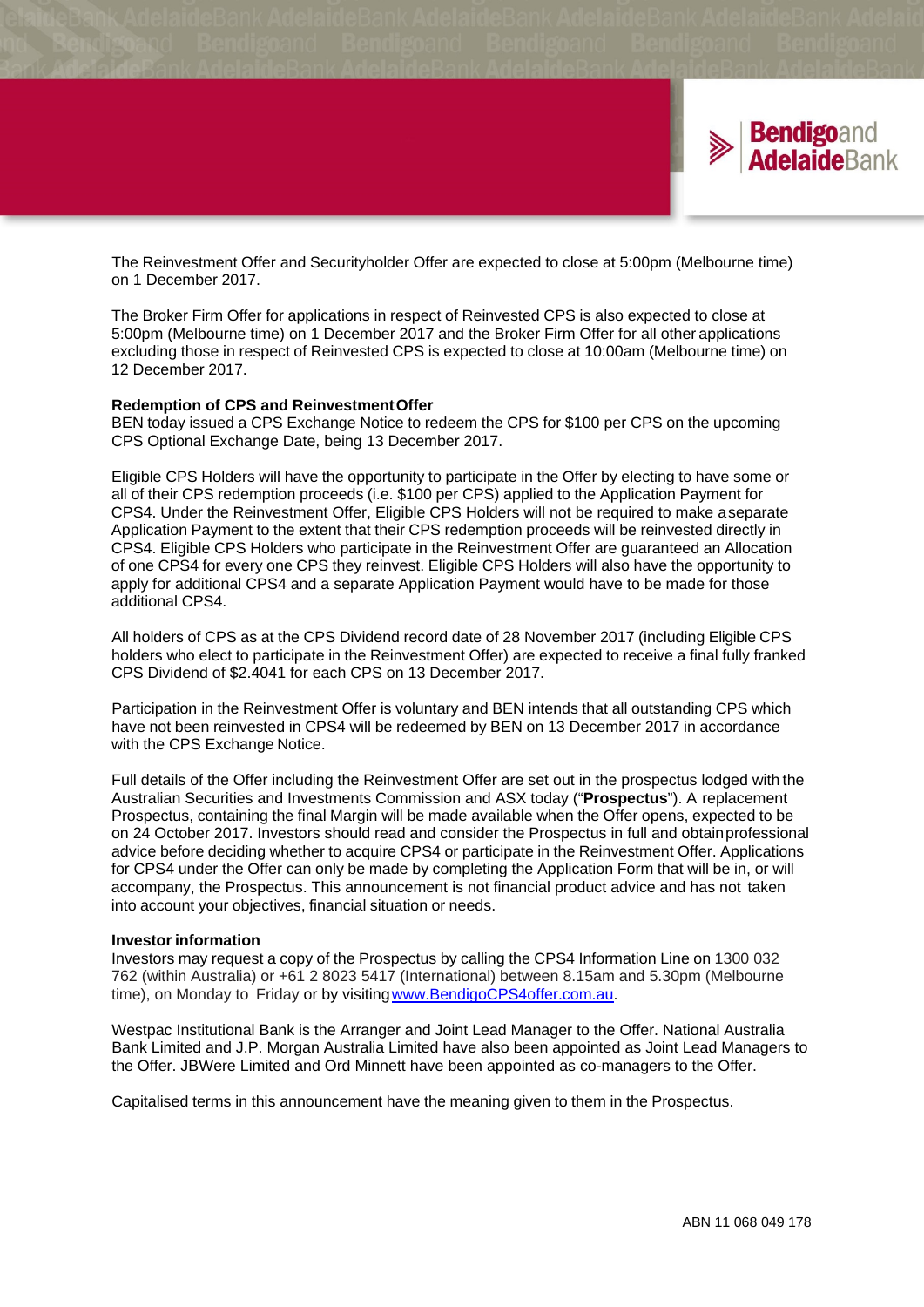

## **Indicative timetable for theOffer**

| <b>KEY DATES FOR THE OFFER</b>                                                              | <b>DATE</b>                        |
|---------------------------------------------------------------------------------------------|------------------------------------|
| Date for determining Eligible Securityholders                                               | Thursday, 12 October 2017          |
| Lodgement of this Prospectus with ASIC                                                      | Monday, 16 October 2017            |
| Bookbuild to determine the Margin                                                           | Monday, 23 October 2017            |
| Announcement of the Margin                                                                  | Monday, 23 October 2017            |
| Lodgement of the replacement Prospectus with ASIC                                           | Tuesday, 24 October 2017           |
| <b>Opening Date</b>                                                                         | Tuesday, 24 October 2017           |
| Closing Date for Securityholder Offer                                                       | 5:00pm, Friday, 1 December 2017    |
| Closing Date for Broker Firm Offer (excluding applications in<br>respect of Reinvested CPS) | 10:00am, Tuesday, 12 December 2017 |
| <b>Issue Date</b>                                                                           | Wednesday, 13 December 2017        |
| CPS4 commence trading on ASX (deferred settlement basis)                                    | Thursday, 14 December 2017         |
| <b>Holding Statements despatched</b>                                                        | Tuesday, 19 December 2017          |
| CPS4 commence trading on ASX (normal settlementbasis)                                       | Wednesday, 20 December 2017        |
| <b>KEY DATES FOR CPS4</b>                                                                   |                                    |
| First Dividend Payment Date <sup>3</sup>                                                    | Tuesday, 13 March 2018             |
| <b>Optional Exchange Date</b>                                                               | Thursday, 13 June 2024             |
| Mandatory Conversion Date <sup>4</sup>                                                      | Monday, 15 June 2026               |
| <b>KEY DATES FOR CPS HOLDERS</b>                                                            |                                    |
| Record date for determining Eligible CPS Holders for the<br><b>Reinvestment Offer</b>       | Thursday, 12 October 2017          |
| Last day of trading for CPS on ASX                                                          | Friday, 24 November 2017           |
| Record date for CPS Dividend                                                                | Tuesday, 28 November 2017          |
| Closing Date for the Reinvestment Offer                                                     | 5:00pm, Friday, 1 December 2017    |
| Closing Date for the Broker Firm Offer (applications in<br>respect of Reinvested CPS)       | 5:00pm, Friday, 1 December 2017    |
| Redemption date for CPS and payment date for<br><b>CPS Dividend</b>                         | Wednesday, 13 December 2017        |

References to times in this Prospectus are to the time in Melbourne, Victoria, Australia, unless otherwise stated. *The key dates above are indicative only and may change withoutnotice.*

 $3$  Dividends are scheduled to be paid at the end of each quarterly Dividend Period (on 13 March, 13 June, 13 September and 13 December) subjectto the Dividend Payment Tests. If any of these scheduled dates are not Business Days, then the Dividend Payment Date will occur on the next Business Day.

<sup>&</sup>lt;sup>4</sup> The Mandatory Conversion Date may be later than 15 June 2026, or may not occur at all, if the Mandatory Conversion Conditions are not satisfied.